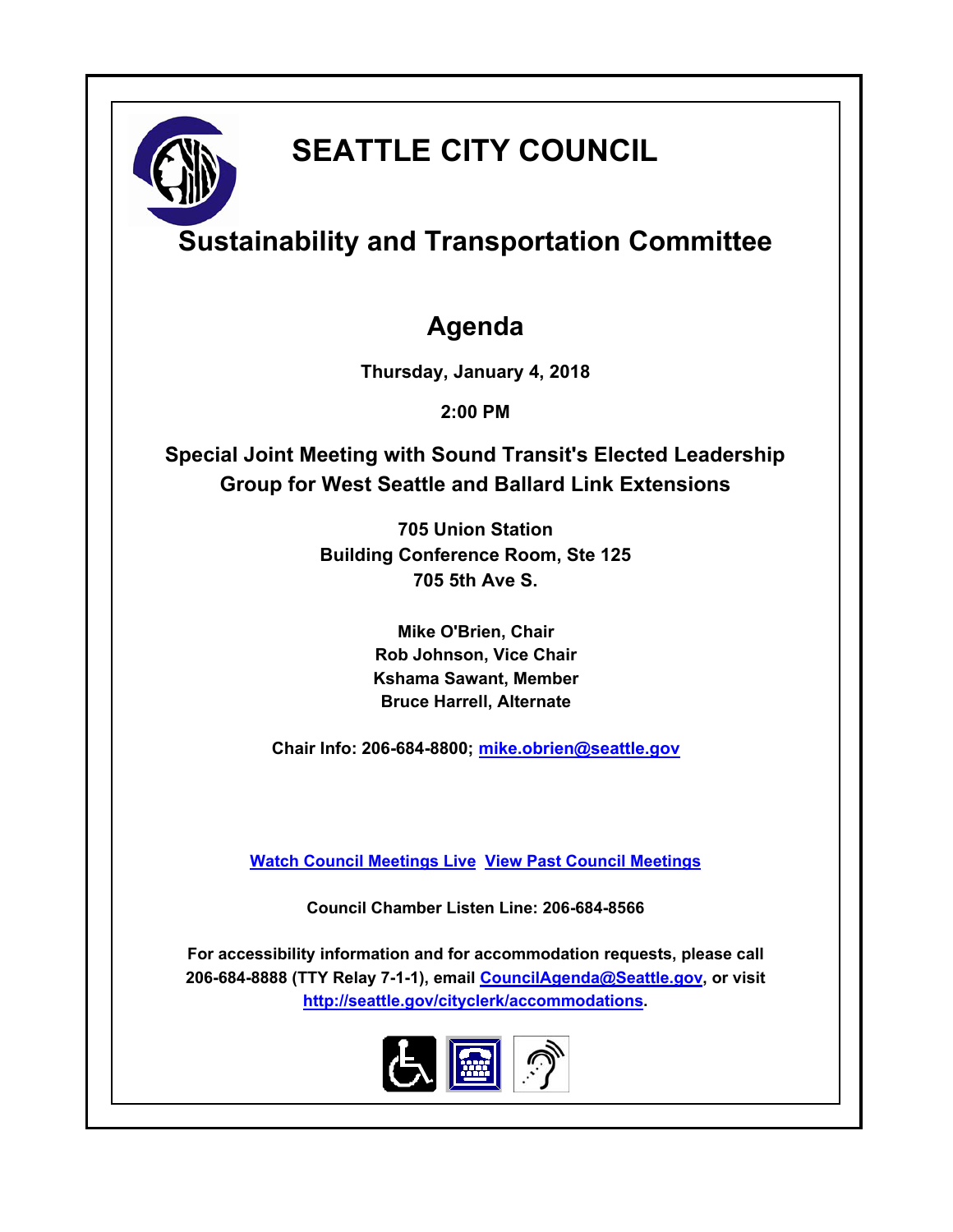### **SEATTLE CITY COUNCIL**

### **Sustainability and Transportation Committee Agenda**

# **January 4, 2018 - 2:00 PM**

## **Special Joint Meeting with Sound Transit's Elected Leadership Group for West Seattle and Ballard Link**

### **Meeting Location:**

705 Union Station, Building Conference Room, Ste 125, 705 5th Ave S., Seattle, WA 98104

### **Committee Website:**

http://www.seattle.gov/council/committees/transportation

This meeting also constitutes a meeting of the Full Council, provided that the meeting shall be conducted as a committee meeting under the Council Rules and Procedures, and Council action shall be limited to committee business.

*Please Note: Times listed are estimated*

**A. Call To Order**

#### **B. Welcome and Introductions**

(10 minutes)

**Presenters:** Councilmember Mike O'Brien, Seattle City Council; Councilmember Joe McDermott, King County Council; Peter Rogoff, Chief Executive Officer, Sound Transit

#### **C. Public Comment**

#### **D. Items of Business**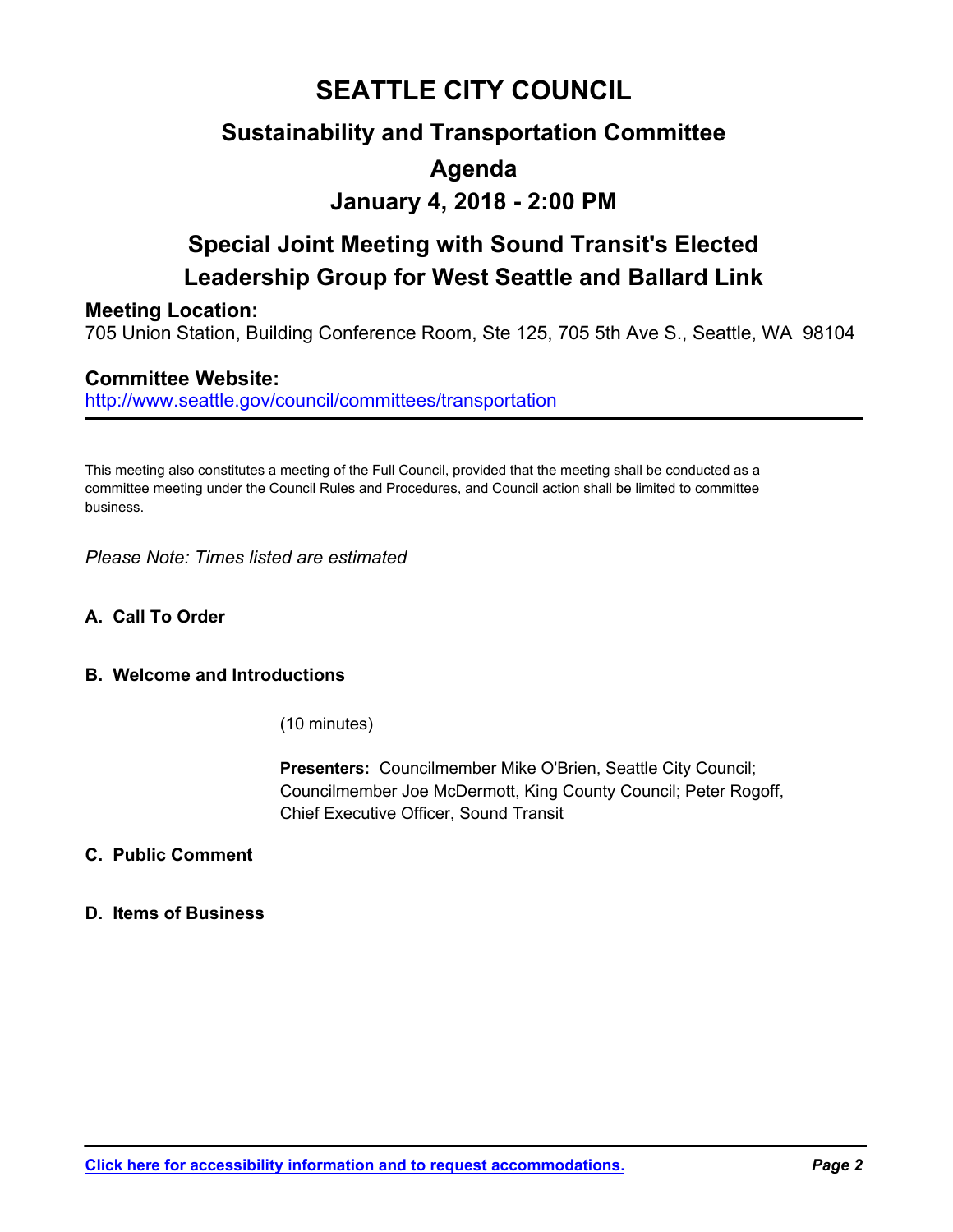#### **West Seattle and Ballard Link Extensions - Project Background and Details 1.**

#### *Supporting*

*Documents:* [Presentation](http://seattle.legistar.com/gateway.aspx?M=F&ID=b31b9050-6884-4fd7-a540-1de52b50c0ac.pdf)

**Briefing and Discussion** (20 minutes)

**Presenter:** Cathal Ridge and Chris Rule, Sound Transit

#### **Developing Alignment Alternatives for the West Seattle and Ballard Link Extensions 2.**

#### *Supporting*

**3.**

**4.**

**Documents:** [Community Process Diagram](http://seattle.legistar.com/gateway.aspx?M=F&ID=2b93efe9-ae1b-402d-bb78-bc5ab45ac25b.pdf)

**Briefing and Discussion** (15 minutes)

**Presenters:** Cathal Ridge and Jim Parsons, Sound Transit

#### **West Seattle and Ballard Link Extensions - Elected Leadership Group Chartering**

#### *Supporting Documents:* [Draft Charter](http://seattle.legistar.com/gateway.aspx?M=F&ID=0bbdb9bf-0dca-4557-8f04-d237ca995e23.pdf)

**Briefing and Discussion** (20 minutes)

**Presenter: Cathal Ridge, Sound Transit; Diane Adams, EnviroIssues** 

#### **West Seattle and Ballard Link Extensions - Stakeholder Advisory Group Strategy**

#### *Supporting*

**Documents:** [Stakeholder Advisory Group Overview](http://seattle.legistar.com/gateway.aspx?M=F&ID=29d583f0-ac9a-430e-b16f-1da250728a07.pdf)

**Briefing and Discussion** (15 minutes)

**Presenter:** Cathal Ridge and Leda Chahim, Sound Transit; Diane Adams, EnviroIssues